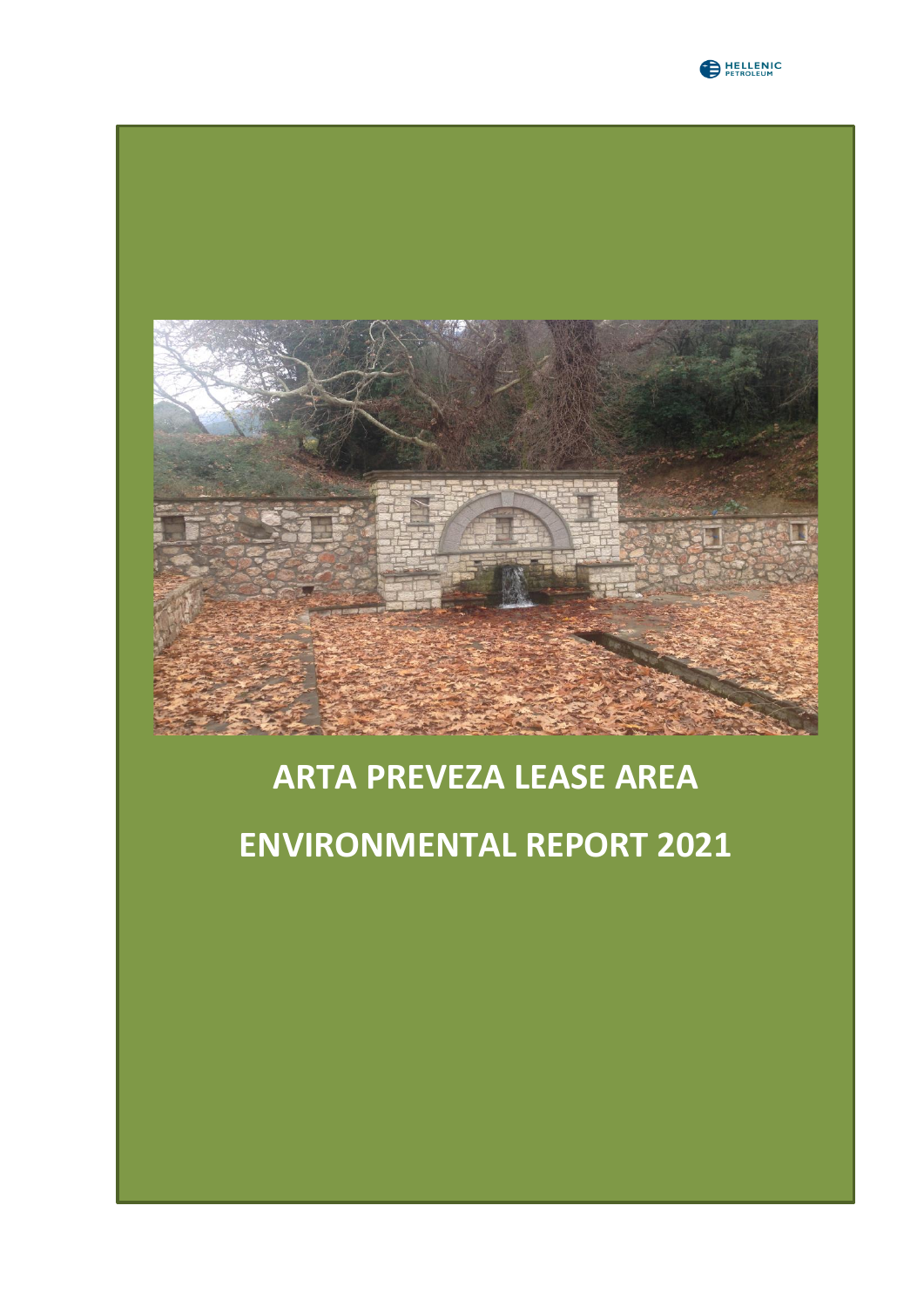### **ARTA - PREVEZA LEASE AREA**

### **ENVIRONMENTAL REPORT OF YEAR 2021**

#### **HSE Policies & System, Environmental Studies and Implementation**

Hellenic Petroleum Exploration & Production of Hydrocarbons Arta-Preveza Single Member S.A (HELPE Arta-Preveza), 100% subsidiary of HELLENIC PETROLEUM EXPLORATION AND PRODUCTION OF HYDROCARBONS (UPSTREAM) S.A, owns all the rights to explore and produce hydrocarbons deriving from the Lease Agreement with the Greek State in the onshore area of Arta-Preveza. HELPE Arta-Preveza (100% Operator) officially signed the Lease Agreement with the Greek State on March 16<sup>th</sup> 2018.

HELPE Arta – Preveza, acting as Operator, is fulfilling its commitments and has planned the first phase of the exploration work program by implementing the most up-to-date, safe and environmentally friendly technological methods and practices with the outmost respect to local societies and socioeconomic activities.

According to the Lease Agreement and the Provisions of Article 12 for «Environmental Protection», the Lessee (Hellenic Petroleum) *"shall not be liable for any environmental condition or damage existing in the Contract Area prior to the commencement of the Lessee's operation therein. For this purpose, the Lessee shall prepare a baseline report, to detail the condition of the environmental parameters and resources at the time prior to operation commencement. The baseline report will be submitted for review to the Lessor (Hellenic Hydrocarbons Resources Management – HHRM). If no objections will rise by the latter within twenty (20) Business Days of its submission, the report is deemed accepted".*

The Environmental Baseline Report – EBR Stage I, has been submitted by HELPE Arta-Preveza to Competent Authorities for review and approval on August 23rd 2018. An unofficial opinion received upon EBR from Amvrakikos Management Body. Major comments were incorporated & an updated version of EBR I resubmitted to HHRM on May 20th 2019. The EBR Stage I has been officially approved by HHRM on August 22th 2019.

Furthermore, and according to the Provisions of Article 12 for «Environmental Protection», in case of activities for which an Environmental Impact Assessment (EIA) is not mandatory, but it is reasonably expected that any minor environmental impacts might occur, as in particular for the case of geophysical surveys, the Lessee shall prepare an Environmental Action Plan (EAP). The EAP aims to determine, assess and mitigate these impacts, focusing on prevention and minimization thereof in accordance with Good Oilfield Practices.

In the context of the Environmental Action Plan (EAP), the potential impacts of the project activities have been identified, with regard to abiotic, biotic and anthropogenic environment. The following two distinct EAP Studies have been prepared and submitted to the Competent Authorities (HHRM &DIPA) for review and approval:

#### *a) Mini EAP Test Line of 26,5km*